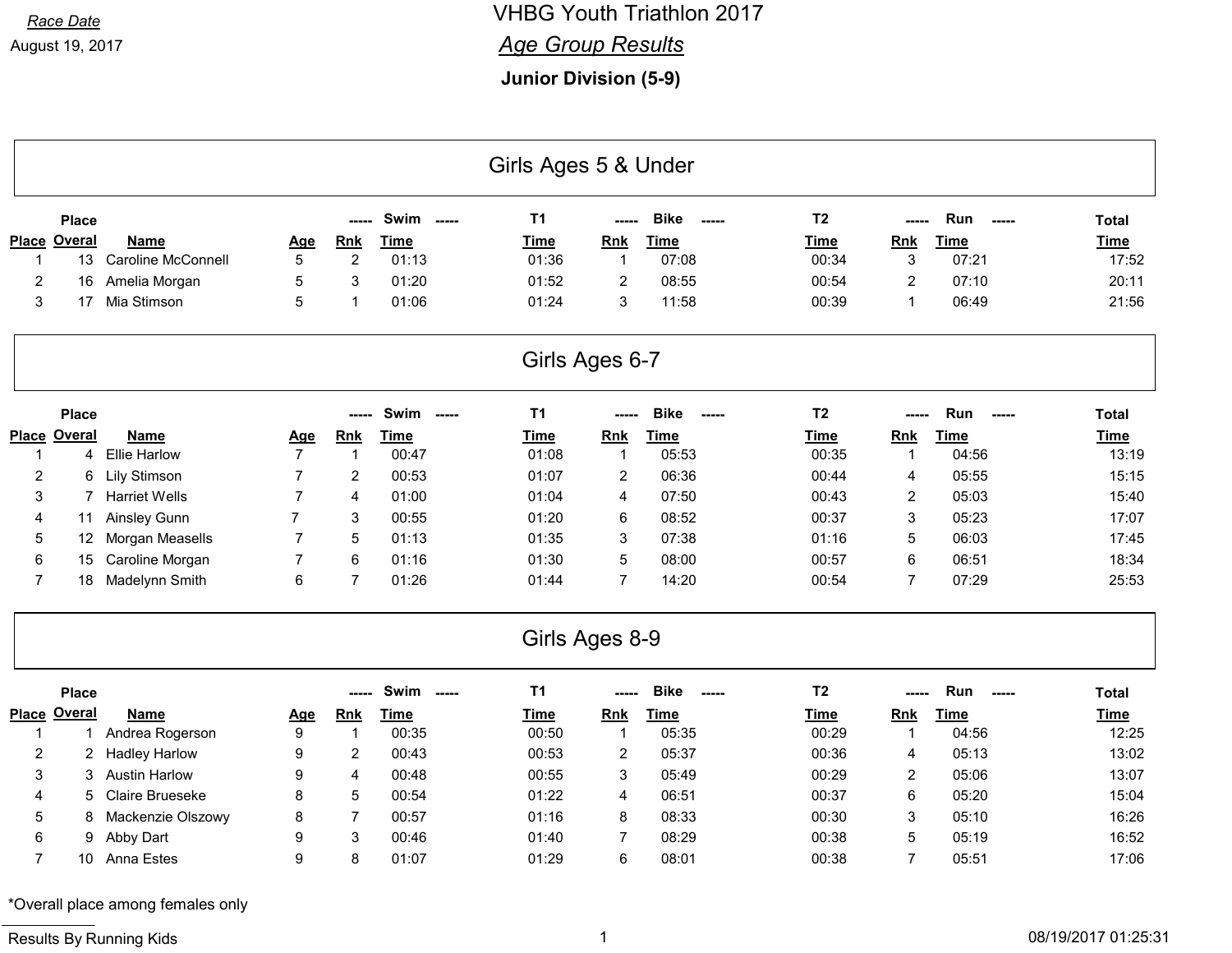August 19, 2017

Race Date **Race Date Race Date Race Date Race Date Race Date Race Date Race Date Race Date Race Date Race Date Race Date Race Date Race Date Race Date Race Date Race Date Race Date Race Da Age Group Results** 

Junior Division (5-9)

|   | Girls Ages 8-9      |              |            |            |                |             |             |                      |             |            |              |              |
|---|---------------------|--------------|------------|------------|----------------|-------------|-------------|----------------------|-------------|------------|--------------|--------------|
|   | <b>Place</b>        |              |            | -----      | Swim<br>------ | Τ1          | $- - - - -$ | <b>Bike</b><br>----- | T2          | -----      | Run<br>----- | <b>Total</b> |
|   | <b>Place Overal</b> | <b>Name</b>  | <u>Age</u> | <b>Rnk</b> | <u>Time</u>    | <b>Time</b> | <b>Rnk</b>  | <b>Time</b>          | <b>Time</b> | <b>Rnk</b> | <u>Time</u>  | <b>Time</b>  |
| 8 | 14                  | Page Minihan | a          | 6          | 00:54          | 01:14       | 'n.         | 07:54                | 00:43       |            | 07:11        | 17:56        |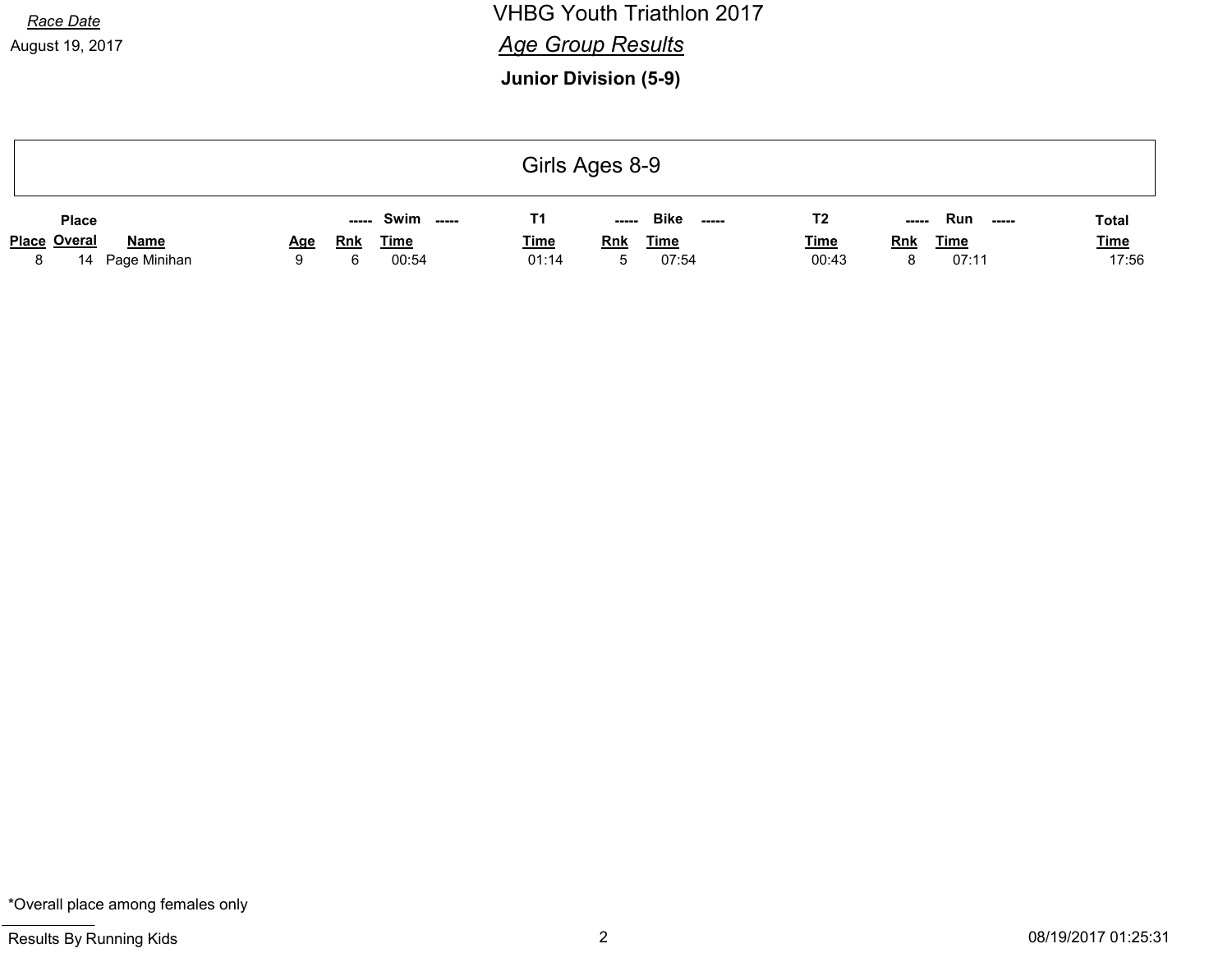### Race Date **Race Date Race Date Race Date Race Date Race Date Race Date Race Date Race Date Race Date Race Date Race Date Race Date Race Date Race Date Race Date Race Date Race Date Race Da Age Group Results**

Junior Division (5-9)

|                | Boys Ages 5 & Under |                       |                |                |                     |               |                |                          |                |                |                    |              |  |
|----------------|---------------------|-----------------------|----------------|----------------|---------------------|---------------|----------------|--------------------------|----------------|----------------|--------------------|--------------|--|
|                | <b>Place</b>        |                       |                | -----          | Swim<br>$- - - - -$ | <b>T1</b>     |                | <b>Bike</b><br>-----     | T <sub>2</sub> |                | Run<br>$-----$     | <b>Total</b> |  |
| <b>Place</b>   | <b>Overal</b>       | <b>Name</b>           | <u>Age</u>     | <b>Rnk</b>     | <b>Time</b>         | Time          | <b>Rnk</b>     | <b>Time</b>              | <b>Time</b>    | <b>Rnk</b>     | <b>Time</b>        | <b>Time</b>  |  |
| -1             | 16                  | Corban Howard         | 5              | $\mathbf{1}$   | 01:57               | 01:42         | $\overline{1}$ | 06:05                    | 01:01          | $\mathbf 1$    | 06:41              | 17:26        |  |
| $\overline{2}$ | 20                  | <b>Weston White</b>   | 5              | $\overline{2}$ | 03:25               | 02:14         | $\overline{c}$ | 13:39                    | 01:25          | $\overline{2}$ | 09:52              | 30:35        |  |
|                |                     |                       |                |                |                     | Boys Ages 6-7 |                |                          |                |                |                    |              |  |
|                | <b>Place</b>        |                       |                | -----          | Swim<br>------      | <b>T1</b>     | -----          | <b>Bike</b><br>$- - - -$ | T <sub>2</sub> | -----          | Run<br>$- - - - -$ | <b>Total</b> |  |
|                | Place Overal        | Name                  | <u>Age</u>     | <b>Rnk</b>     | <b>Time</b>         | Time          | Rnk            | <b>Time</b>              | <b>Time</b>    | Rnk            | <b>Time</b>        | <b>Time</b>  |  |
| -1             | 10 <sup>°</sup>     | <b>Stephens Rabb</b>  | $\overline{7}$ | $\mathbf{1}$   | 01:02               | 01:25         | $\mathbf{1}$   | 07:05                    | 00:34          | $\mathbf{1}$   | 05:13              | 15:19        |  |
| $\overline{2}$ | 15                  | <b>Titus Brueseke</b> | 6              | 3              | 01:24               | 01:15         | 3              | 08:37                    | 00:20          | $\overline{2}$ | 05:34              | 17:10        |  |
|                |                     |                       | 6              | $\overline{2}$ | 01:10               | 01:21         | $\overline{2}$ | 08:30                    | 00:33          | $\sqrt{3}$     | 07:03              | 18:37        |  |
| $\mathsf 3$    | 18                  | Tommy White           |                |                |                     |               |                |                          |                |                |                    |              |  |
|                |                     |                       |                |                |                     | Boys Ages 8-9 |                |                          |                |                |                    |              |  |
|                | <b>Place</b>        |                       |                | -----          | Swim -----          | <b>T1</b>     | -----          | <b>Bike</b><br>-----     | T <sub>2</sub> | -----          | Run<br>$-----$     | <b>Total</b> |  |
|                | <b>Place Overal</b> | <b>Name</b>           | <u>Age</u>     | <b>Rnk</b>     | <b>Time</b>         | <b>Time</b>   | <b>Rnk</b>     | <b>Time</b>              | <b>Time</b>    | <b>Rnk</b>     | <b>Time</b>        | <b>Time</b>  |  |
| $\mathbf{1}$   | -1                  | Marcus Cancado        | 9              | $6\phantom{1}$ | 00:42               | 01:06         | $\mathbf{1}$   | 05:34                    |                | $\mathbf{1}$   | 04:54              | 12:16        |  |
| $\overline{2}$ | $\overline{2}$      | Owen Murdock          | 9              | $\overline{7}$ | 00:43               | 00:59         | 6              | 06:22                    |                | $\overline{4}$ | 05:02              | 13:06        |  |
| 3              | 3                   | <b>Brody Savage</b>   | 9              | 5              | 00:41               | 00:59         | $\overline{2}$ | 05:45                    | 00:33          | $\overline{5}$ | 05:10              | 13:08        |  |
| 4              | 4                   | Daniel Howard         | 9              | 9              | 00:46               | 00:52         | 8              | 06:38                    | 00:21          | $\overline{2}$ | 04:58              | 13:35        |  |
| 5              | 5                   | Joshua Farnsworth     | 9              | $\mathbf 1$    | 00:34               | 01:07         | 5              | 06:17                    |                | 12             | 05:54              | 13:52        |  |
| 6              | 6                   | Paxton Crank          | 9              | $\mathsf 3$    | 00:39               | 01:20         | $\overline{7}$ | 06:28                    | 00:33          | $\mathfrak{S}$ | 04:59              | 13:59        |  |
| $\overline{7}$ | 7                   | Callan Vellozzi       | 8              | $\overline{2}$ | 00:35               | 01:05         | 4              | 06:14                    |                | 14             | 06:16              | 14:10        |  |
| 8              | 8                   | Hugh Martin           | 8              | 11             | 00:52               | 01:46         | 3              | 06:10                    |                | 9              | 05:25              | 14:13        |  |
| 9              | 9                   | <b>Brady Bucheger</b> | 8              | 10             | 00:48               | 01:18         | 10             | 07:03                    | 00:43          | 6              | 05:16              | 15:08        |  |
| 10             | 11                  | Danny Heyworth        | 8              | 13             | 00:56               | 01:25         | 9              | 06:55                    | 00:40          | 11             | 05:40              | 15:36        |  |
| 11             | 12                  | Grayson Isaacs        | 8              | 8              | 00:44               | 01:20         | 12             | 07:43                    | 00:35          | $\overline{7}$ | 05:16              | 15:38        |  |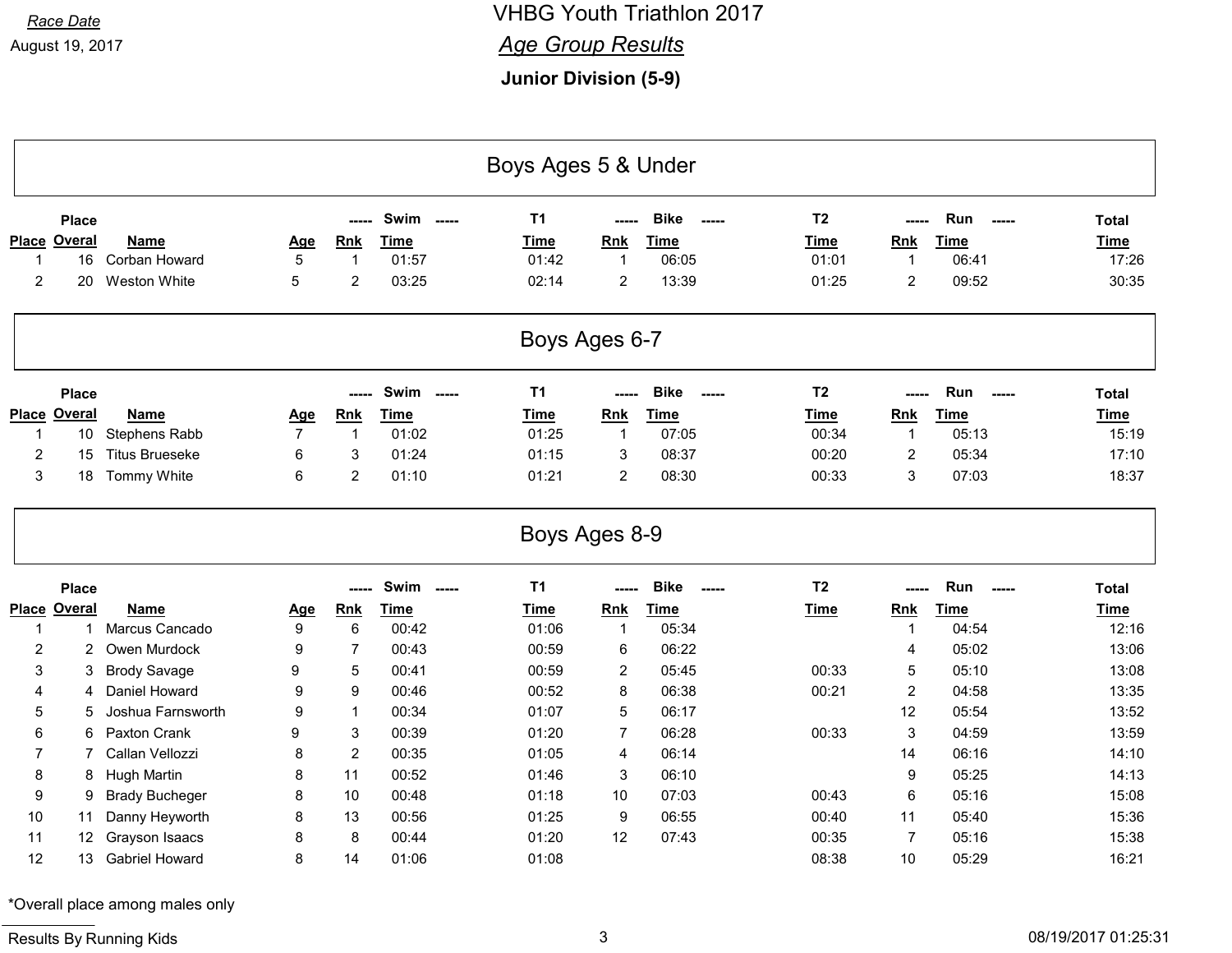# Race Date **Race Date Race Date Race Date Race Date Race Date Race Date Race Date Race Date Race Date Race Date Race Date Race Date Race Date Race Date Race Date Race Date Race Date Race Da**

#### **Age Group Results**

Junior Division (5-9)

| Boys Ages 8-9 |                     |                    |            |            |                      |                |             |                              |             |            |                           |             |
|---------------|---------------------|--------------------|------------|------------|----------------------|----------------|-------------|------------------------------|-------------|------------|---------------------------|-------------|
|               | <b>Place</b>        |                    |            | -----      | <b>Swim</b><br>$---$ | T <sub>1</sub> | $- - - - -$ | <b>Bike</b><br>$\frac{1}{2}$ | T2          | -----      | <b>Run</b><br>$- - - - -$ | Total       |
|               | <b>Place Overal</b> | <b>Name</b>        | <u>Age</u> | <b>Rnk</b> | Time                 | <u>Time</u>    | <b>Rnk</b>  | <u>Time</u>                  | <u>Time</u> | <b>Rnk</b> | <u>Time</u>               | <b>Time</b> |
| 13            |                     | 14 Cooper Redfern  | 8          | 4          | 00:41                | 01:24          | 13          | 08:09                        | 00:47       | 13         | 05:55                     | 16:56       |
| 14            |                     | 17 Ryder Stevenson | 8          | 12         | 00:52                | 01:28          | 11          | 07:35                        | 00:51       | 15         | 06:41                     | 17:27       |
| 15            |                     | 19 Dylan Werner    | 8          | 15         | 01:07                | 01:36          | 14          | 11:32                        | 00:57       |            | 05:17                     | 20:29       |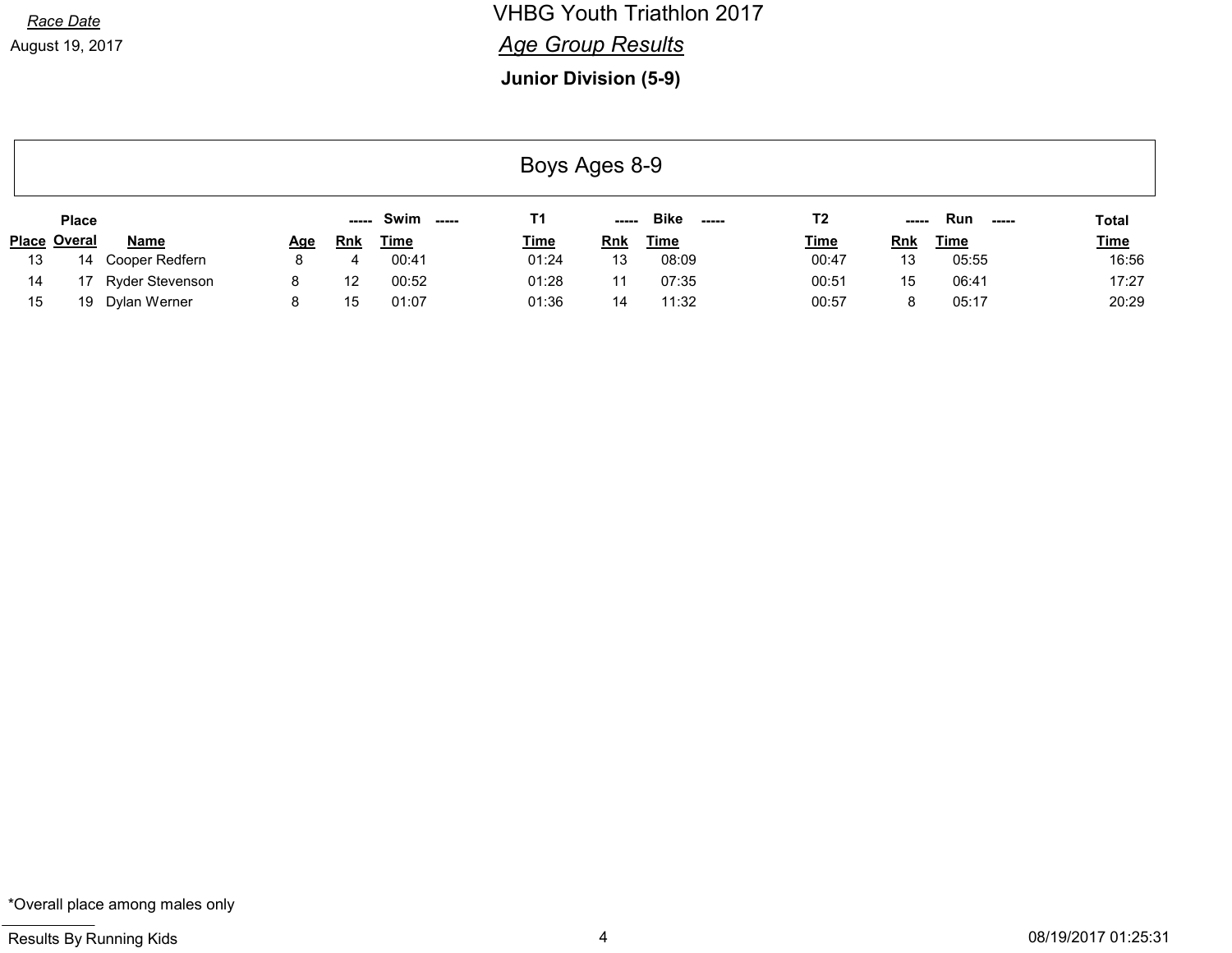Race Date **Race Date Race Date Race Date Race Date Race Date Race Date Race Date Race Date Race Date Race Date Race Date Race Date Race Date Race Date Race Date Race Date Race Date Race Da Age Group Results** 

Senior Division (10-15)

|                |                     |                        |            |                |                              | Girls Ages 10-11 |                |                      |                |                         |              |              |
|----------------|---------------------|------------------------|------------|----------------|------------------------------|------------------|----------------|----------------------|----------------|-------------------------|--------------|--------------|
|                | <b>Place</b>        |                        |            | -----          | <b>Swim</b><br>$\frac{1}{2}$ | <b>T1</b>        |                | <b>Bike</b><br>----- | T <sub>2</sub> |                         | Run<br>----- | <b>Total</b> |
|                | <b>Place Overal</b> | <b>Name</b>            | <u>Age</u> | <b>Rnk</b>     | <b>Time</b>                  | Time             | <b>Rnk</b>     | <b>Time</b>          | <b>Time</b>    | <b>Rnk</b>              | <b>Time</b>  | <b>Time</b>  |
|                |                     | <b>Hazel Wells</b>     | 10         | $\overline{2}$ | 01:17                        | 00:42            | 1              | 09:33                | 00:32          | $\mathbf{1}$            | 08:15        | 20:19        |
| 2              | 3                   | Chloe Paget-Brown      | 11         | 4              | 01:26                        | 00:58            | $\overline{2}$ | 10:59                | 00:30          | $\overline{2}$          | 09:08        | 23:01        |
| 3              | 5                   | Annika Rogerson        | 10         |                | 01:08                        | 00:53            | 3              | 11:18                | 00:32          | 3                       | 09:22        | 23:13        |
| 4              | 6                   | Zara Howard            | 11         | 6              | 01:33                        | 01:01            | 6              | 15:11                | 00:30          | 5                       | 09:58        | 28:13        |
| 5              |                     | <b>Bridget Blaszak</b> | 10         | 3              | 01:25                        | 01:06            | $\overline{7}$ | 15:41                | 00:30          | 4                       | 09:39        | 28:21        |
| 6              | 8                   | Megan Lamberson        | 11         | 5              | 01:32                        | 02:05            | 4              | 13:33                | 00:47          | 6                       | 10:49        | 28:46        |
| 7              | 9                   | Mary Kate Nelson       | 10         | 7              | 01:34                        | 01:20            | 8              | 15:59                | 00:41          | 7                       | 12:25        | 31:59        |
| 8              | 10                  | Olivia Sobkowicz       | 10         | 8              | 01:46                        | 02:14            | 5              | 14:46                | 00:41          | 9                       | 12:51        | 32:18        |
| 9              | 12                  | Emma Bucheger          | 11         | 9              | 07:00                        |                  | 9              | 18:51                | 01:03          | 8                       | 12:40        | 36:33        |
|                |                     |                        |            |                |                              | Girls Ages 12-15 |                |                      |                |                         |              |              |
|                | <b>Place</b>        |                        |            | -----          | Swim<br>$\frac{1}{2}$        | <b>T1</b>        |                | <b>Bike</b><br>----- | T <sub>2</sub> |                         | Run<br>----- | <b>Total</b> |
|                | Place Overal        | Name                   | <u>Age</u> | <b>Rnk</b>     | <b>Time</b>                  | Time             | Rnk            | <b>Time</b>          | Time           | Rnk                     | <b>Time</b>  | <b>Time</b>  |
|                | $\overline{2}$      | Caroline Osenga        | 12         | 2              | 01:21                        | 00:45            | 1              | 10:14                | 00:35          | $\overline{\mathbf{1}}$ | 10:01        | 22:56        |
| $\overline{c}$ | 4                   | Anneliese Rogerson     | 13         | $\mathbf 1$    | 01:04                        | 00:50            | 2              | 10:21                | 00:37          | $\overline{2}$          | 10:10        | 23:02        |
| 3              | 11                  | Rebekah Carper         | 12         | 3              | 02:33                        | 01:34            | 3              | 14:30                | 01:00          | 3                       | 15:48        | 35:25        |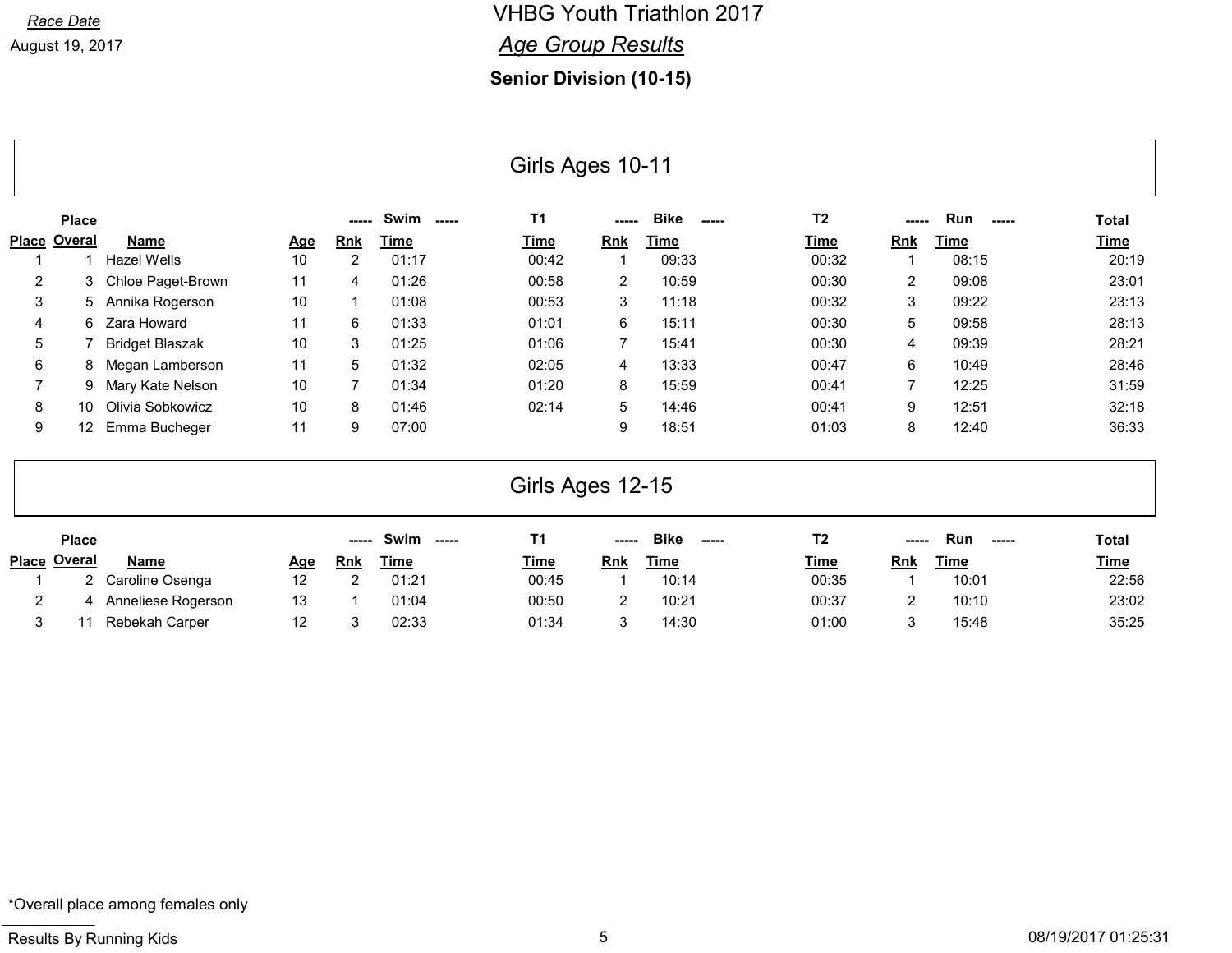#### Race Date **Race Date Race Date Race Date Race Date Race Date Race Date Race Date Race Date Race Date Race Date Race Date Race Date Race Date Race Date Race Date Race Date Race Date Race Da Age Group Results**

#### Senior Division (10-15)

|                     | Boys Ages 10-11     |                         |            |                |                |                 |                |                            |                |                |              |              |  |
|---------------------|---------------------|-------------------------|------------|----------------|----------------|-----------------|----------------|----------------------------|----------------|----------------|--------------|--------------|--|
|                     | <b>Place</b>        |                         |            | -----          | Swim<br>$---$  | T <sub>1</sub>  |                | <b>Bike</b><br>-----       | T <sub>2</sub> | ---            | Run<br>----- | <b>Total</b> |  |
| <b>Place Overal</b> |                     | <b>Name</b>             | <u>Age</u> | <u>Rnk</u>     | <u>Time</u>    | <b>Time</b>     | <b>Rnk</b>     | <b>Time</b>                | <u>Time</u>    | <b>Rnk</b>     | <u>Time</u>  | <b>Time</b>  |  |
|                     | 3                   | <b>Patrick Harlow</b>   | 11         | $\overline{1}$ | 01:18          | 00:57           |                | 09:25                      | 00:33          | $\overline{2}$ | 08:48        | 21:01        |  |
| $\overline{2}$      | 4                   | <b>Caleb Harlow</b>     | 11         | 4              | 01:32          | 00:51           | 3              | 10:24                      | 00:51          | 4              | 09:05        | 22:43        |  |
| 3                   | 5                   | <b>Cannen Harlow</b>    | 10         | 3              | 01:27          | 01:00           | $\overline{2}$ | 10:07                      | 00:33          | 5              | 09:53        | 23:00        |  |
| 4                   | 6                   | <b>Tyler Overstreet</b> | 10         | $\overline{7}$ | 01:41          | 01:17           | 4              | 11:21                      | 00:35          | 3              | 08:50        | 23:44        |  |
| 5                   | 8                   | Miles Hinson            | 10         | $\overline{2}$ | 01:26          | 01:04           | 5              | 12:07                      | 00:30          | $\mathbf 1$    | 08:38        | 23:45        |  |
| 6                   | 10                  | <b>Clifford Smith</b>   | 10         | 6              | 01:36          | 01:12           | $\overline{7}$ | 13:21                      | 00:35          | 6              | 11:54        | 28:38        |  |
| $\overline{7}$      | 11                  | <b>Braden Moore</b>     | 11         | 5              | 01:32          | 01:24           | 6              | 13:11                      | 00:44          | $\overline{7}$ | 12:45        | 29:36        |  |
| 8                   | 12 <sup>2</sup>     | Alex Stevenson          | 10         | 8              | 06:57          |                 | 8              | 14:44                      | 00:43          | 8              | 15:05        | 33:37        |  |
|                     |                     |                         |            |                |                | Boys Ages 12-15 |                |                            |                |                |              |              |  |
|                     | <b>Place</b>        |                         |            | -----          | Swim<br>------ | <b>T1</b>       |                | <b>Bike</b><br>$- - - - -$ | T <sub>2</sub> | -----          | Run<br>----- | <b>Total</b> |  |
|                     | <b>Place Overal</b> | <b>Name</b>             | <u>Age</u> | Rnk            | <b>Time</b>    | Time            | <b>Rnk</b>     | <b>Time</b>                | <u>Time</u>    | <b>Rnk</b>     | <b>Time</b>  | <b>Time</b>  |  |
|                     |                     | Luke Lamberson          | 15         | 3              | 01:28          | 01:03           | $\overline{2}$ | 09:55                      | 00:24          | $\mathbf{1}$   | 06:40        | 19:30        |  |
| $\overline{2}$      | 2                   | Luke Craven             | 12         | 4              | 01:29          | 00:48           | 1              | 09:26                      | 00:36          | 2              | 07:19        | 19:38        |  |
| 3                   |                     | <b>Matthew Estes</b>    | 12         | $\overline{2}$ | 01:27          | 01:07           | 4              | 11:49                      | 00:32          | 3              | 08:49        | 23:44        |  |
| 4                   | 9                   | Alex Paget-Brown        | 14         | 1              | 01:15          | 01:27           | 3              | 10:34                      | 00:30          | 4              | 11:04        | 24:50        |  |